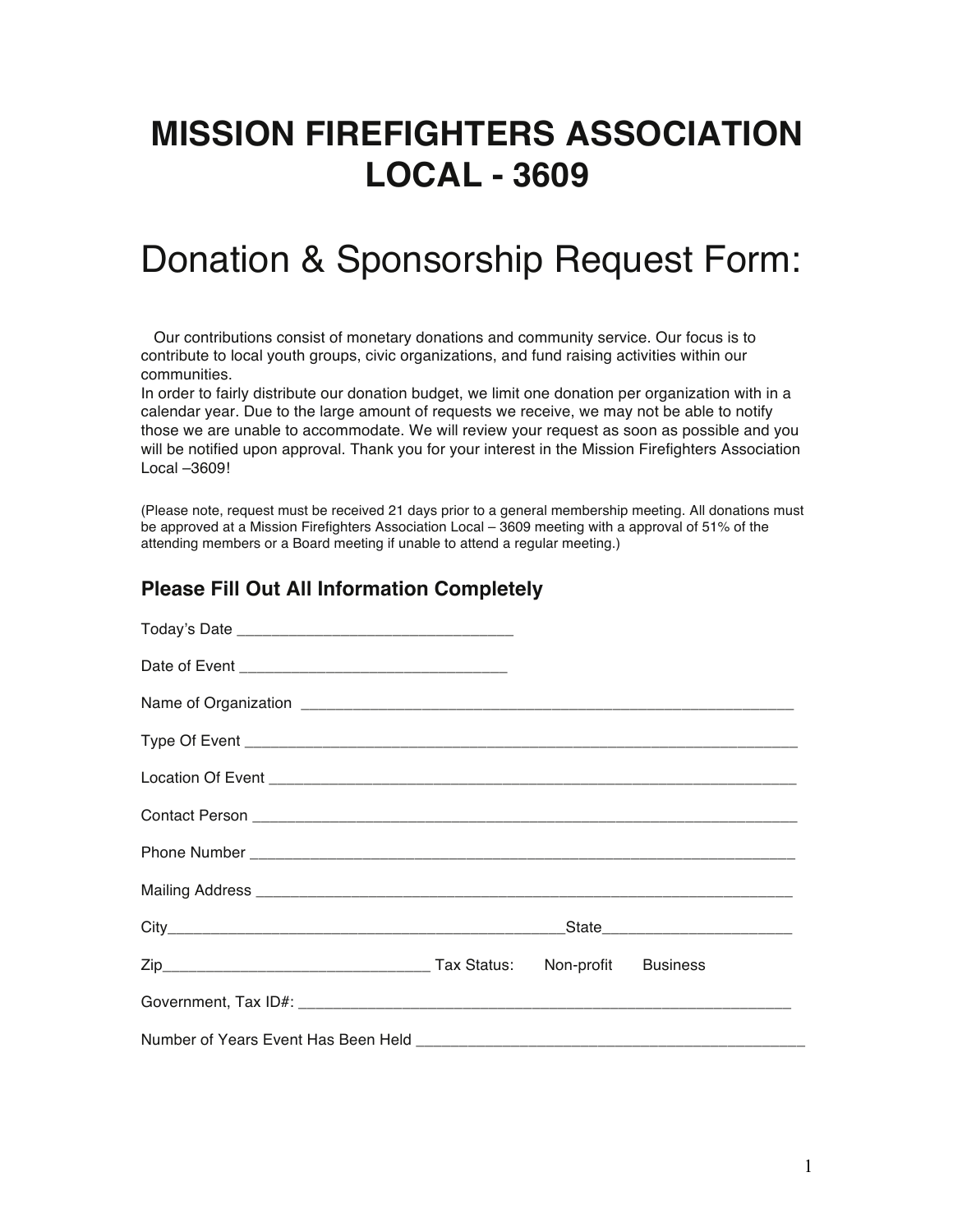**Specific Type Of Request:** 

<u> 1980 - Johann Stein, marwolaethau (b. 1980)</u>

How will the donation be used?

Other than the contract of the contract of the contract of the contract of the contract of the contract of the

Format\_\_\_\_\_\_\_\_\_\_\_\_\_\_\_\_\_\_\_\_\_\_\_ Color / B&W (Circle One)

**Describe The Specific Event:** 

Describe Why You Feel Mission Firefighters Association Local - 3609 **Should Honor Your Request** 

If Mission Firefighters Association Local - 3609 Will Be Recognized For This Donation Will A Logo Be Required?

YES / NO Format for the logo: JPG EPS PDF MS WORD

E-mail address for the logo to be sent to:

Would You Like For This Event To Be Featured On Our Events Calendar Featured On Our App.? YES NO

Website Link: Website Link:

**Additional Information About The Request:**